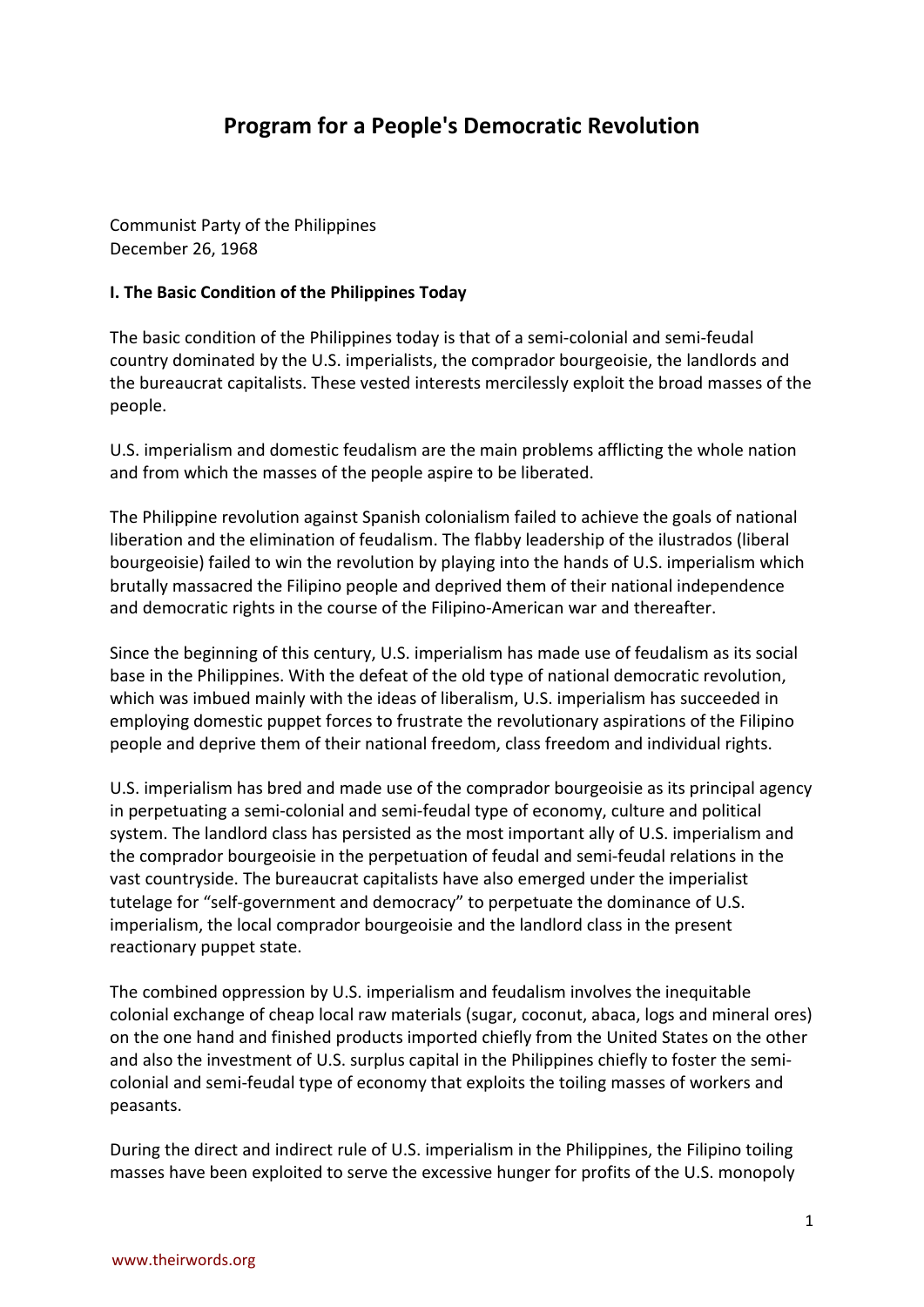capitalists and the local reactionaries. The acute exploitation of the masses of workers and peasants, a general state of backwardness in society and the corruption and brutality of the bourgeois reactionary state characterize the Philippines today.

The Filipino working class has significantly grown in number and experience since the later period of Spanish colonial rule. But its further growth has been stunted because of the limitations on local industrialization and emphasis on raw-material production and, lately, on mere re-assembly plants, new plantations, mines and businesses in the grip of foreign monopoly capitalism. The Filipino working class has suffered extremely low wages and the whole nation has suffered lack of opportunity and the remittance of super-profits from the Philippines by foreign monopolies and heavy indebtedness to imperialist banks.

Despite the emphasis on raw-material production, there is the stagnation of Philippine agriculture and the exploitation of poor peasants and farm workers in areas where feudalism persists; and in areas where modern plantations are in operation both regular and seasonal agricultural workers also suffer low wages and sub-human levels of working and living conditions.

The rural poor, composed mainly of poor peasants, farm workers and poor fishermen; and the urban poor, composed mainly of workers, peddlers, poor handicraftsmen and the unemployed living in city slums, comprise together more than 90 per cent of the population. Though they are the overwhelming majority in the Philippines, they are now the most deprived and oppressed politically, economically, socially and culturally. They are the vast source of revolutionary power against foreign and feudal exploitation.

The urban petty bourgeoisie also suffers from the state of foreign and feudal exploitation. Though it lives in relatively better comfort than the urban and rural poor, its very limited and usually fixed income is subject to the pressure of foreign and feudal exploitation. It can easily be won over to the side of the revolution because it is not free from the abuses of the state on its livelihood and democratic rights.

The national bourgeoisie is the most wealthy of the forces that may be won over to the side of the revolution. It is restricted by foreign and feudal domination in its goal of nationalist industrialization. Though it wishes to lead the patriotic and progressive classes through its entrepreneurship and its political actions, its kind of class leadership has already been surpassed historically by the revolutionary class leadership of the working class. The vacillating dual character of the national bourgeoisie should be recognized by the working class while working for a national united front of all patriotic and progressive classes, groups and individuals under the leadership of the working class.

At this stage of Philippine history and world history, it no longer suffices to have the old type of national democratic revolution. The era of imperialism has long invalidated the leadership of the bourgeoisie. An exceedingly high stage of the world proletarian revolution has been achieved with the ascendance of Mao Tsetung Thought, the acme of Marxism-Leninism in this era. The Communist Party of the Philippines itself can never hope to lead the Filipino people if it does not rid itself of modern revisionism or the black bourgeois line, particularly of the Lavas and the Tarucs, that has marked its history.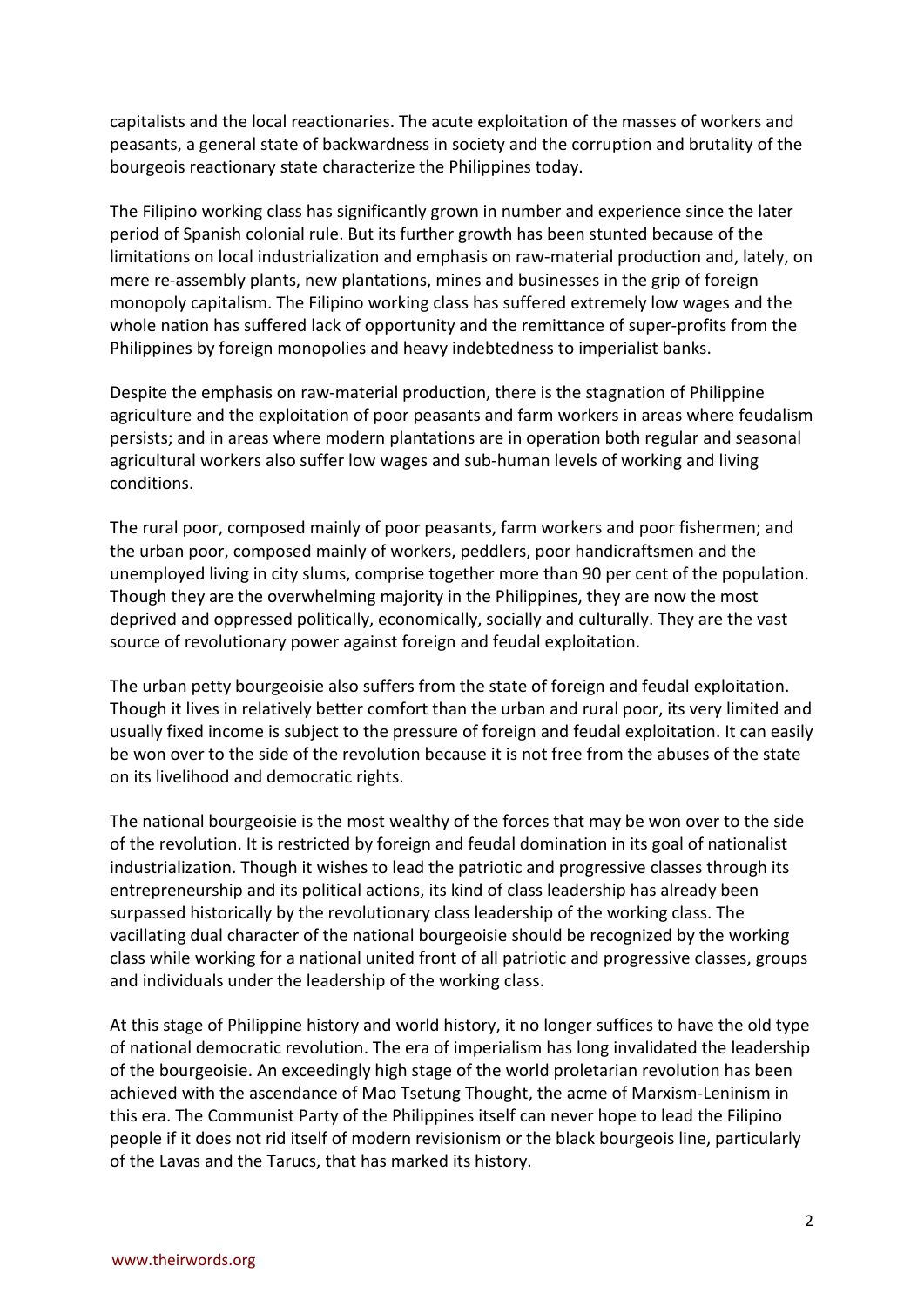The national bourgeoisie and the urban petty bourgeoisie, the latter especially, are allies of the working class within the national united front but they have long become inadequate at leading the Philippine revolution in the era of imperialism as demonstrated as early as the start of the armed conquest of the Philippines by U.S. imperialism when the liberal bourgeois leadership capitulated.

The class leadership in the Philippine revolution is now in the hands of the working class. A proletarian revolutionary leadership, guided by Marxism-Leninism-Mao Tsetung Thought, is what makes the people's democratic revolution a new type of national democratic revolution. We are now in the world era in which U.S. imperialism is heading for total collapse and socialism is advancing to worldwide victory. By adopting Mao Tsetung Thought as the supreme guide for our revolutionary actions, we cleanse the vanguard Party of its weaknesses (as presented by the document of the rectification, "Rectify Errors and Rebuild the Party") and strengthen it to become the invincible force at the core of the revolutionary mass movement.

The Communist Party of the Philippines is now re-established and rebuilt as a Party of Marxism-Leninism-Mao Tsetung Thought. It is the most advanced detachment of the Filipino working class leading the Philippine revolution forward. It strives to be a well-disciplined Party armed with the theory of Marxism-Leninism-Mao Tsetung Thought, using the method of criticism and self-criticism and closely linked with the masses of the people. It wields the two weapons of armed struggle and the national united front to deal death blows at U.S. imperialism and feudalism.

There is only one road which the working class under the leadership of the Communist Party of the Philippines must take. It is the road of armed revolution to smash the armed counterrevolution that preserves foreign and feudal oppression in the Philippines. In waging armed revolution, the working class must rely mainly on the mass support of its closest ally, the peasantry. The peasantry is the main force of the people's democratic revolution. Without the peasantry's support, without waging an agrarian revolution that responds to the peasantry's struggle for land, no genuine and formidable people's army can be built and no revolutionary base area can be established. The peasant struggle for land is the main democratic content of the present stage of the Philippine revolution.

From the countryside, the people's democratic forces encircle the cities. It is in the countryside that the enemy forces are first lured in and defeated before the capture of the cities from the hands of the exploiting classes. It is in the countryside that the weakest links of the reactionary state are to be found and the people's democratic forces can surround them tactically before defeating them strategically. It is in the countryside that the people's army can accumulate strength among the peasants by combining armed struggle, agrarian revolution and the building of revolutionary base areas. The Party and the people's army must turn the backward villages into advanced military, political and economic and cultural bastions of the people's democratic revolution.

A true national united front exists only when it is founded on the alliance of the working class and the peasantry and such alliance has been strongly welded by armed struggle, by the creation of a people's army mainly among the peasants by the working class party, the Communist Party of the Philippines. A true united front is one for carrying out armed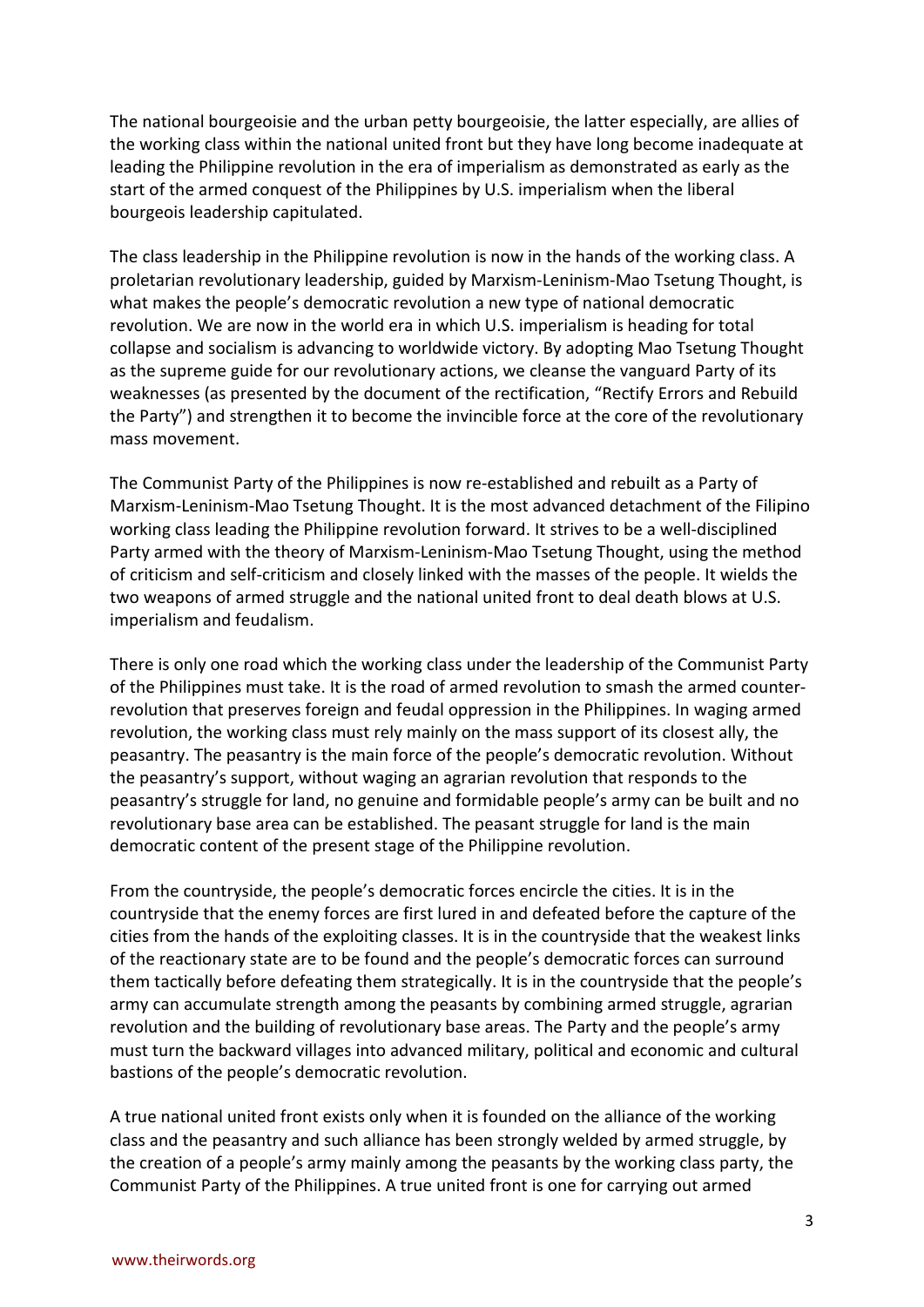struggle. The urban petty bourgeoisie can join such a united front. The national bourgeoisie can also lend direct and indirect support to it although it always carries its dual character, its contradicting progressive and reactionary aspects. In a national united front of workers, peasants, urban petty bourgeoisie and the national bourgeoisie, the proletarian revolutionary party can best guarantee its leadership, independence and initiative only by having the people's army firmly at its command.

In the countryside, a revolutionary anti-feudal united front must also be created. The working class must rely mainly on the poor peasants and farm workers, then win over and unite with the middle peasants and neutralize the rich peasants. In its close alliance with the masses of poor peasants and farm workers, the working class undertakes armed struggle, agrarian revolution and the building of revolutionary base areas to build the strong foundations of people's democracy.

While the old democratic leadership of the bourgeoisie no longer applies to the Philippine revolution at this historical stage, the working class and the Communist Party of the Philippines cannot accomplish both democracy and socialism at one blow. While on a world scale socialism has already taken firm roots with the People's Republic of China as its main bulwark, the Party must first achieve a new type of national democratic revolution, a people's democratic revolution in the concrete semi-colonial and semi-feudal conditions of the Philippines, before reaching the stage of socialist revolution. Socialism cannot be immediately achieved when the Filipino people under the leadership of the working class still have to liberate themselves the foreign and feudal oppression.

However, the people's democratic revolution rejects the old liberal leadership of the bourgeoisie. U.S. imperialism has long made use of the jargon of liberal democracy to deceive the people. In upholding proletarian revolutionary leadership, the Party does not mean that socialism shall be achieved without passing through the stage of national democracy. Neither does it mean that such progressive strata of local bourgeoisie as the petty bourgeoisie and the national bourgeoisie have no more place in the revolution. They do have a role to play as national-democratic allies of the working class. Indeed, people's democracy is a new type of democracy because of its proletarian, instead of bourgeois, leadership. But this proletarian revolutionary leadership assumes the present democratic task of waging protracted peasant war, an agrarian revolution, and organizing a national united front of workers in alliance with the peasantry, the urban petty bourgeoisie, the intelligentsia and the national bourgeoisie. The proletarian revolutionary leadership and the worker-peasant alliance are the most important links between the stage of the people's democratic revolution and the stage of socialist revolution.

The immediate and general programme of the Filipino people and the Communist Party of the Philippines is a people's democratic revolution and the long-term maximum programme is socialism. It is dishonest, demagogic and utopian to insist that socialism is the immediate goal under conditions that the people are still dominated and exploited by U.S. imperialism and domestic feudalism.

In the political field, the Communist Party of the Philippines advances the revolutionary leadership of the working class, fights to overthrow the reactionary bourgeois regime and all reactionary classes supporting it and, in its stead, establishes a people's democratic state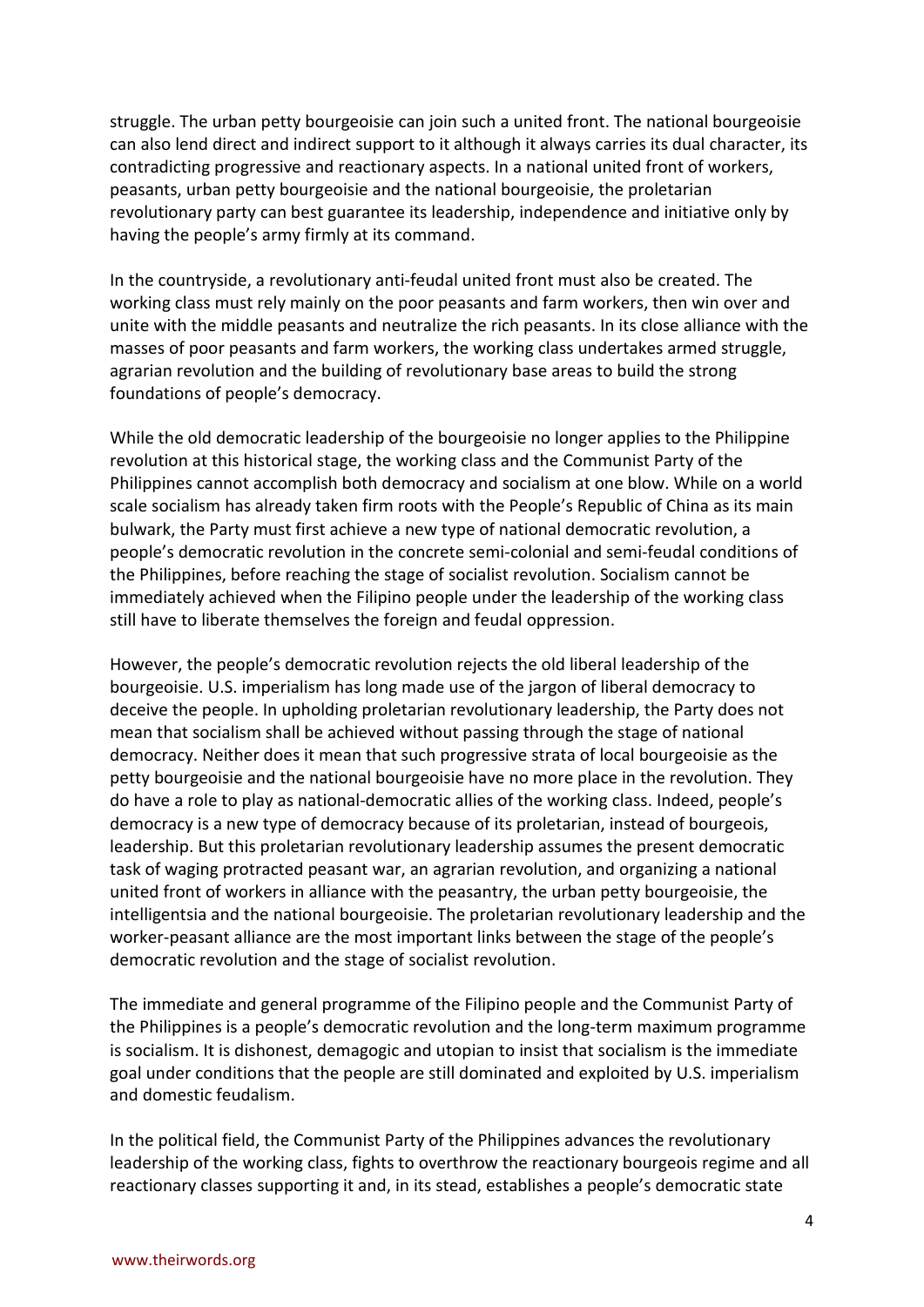system, a coalition or united front government of the working class, peasantry, the urban petty bourgeoisie and national bourgeoisie. In the economic field, the Party fights for a selfreliant economy, a just and prosperous people's livelihood and a national industry and trade emancipated from foreign monopoly capitalism and feudalism which have restricted and exploited the productive efforts of the people including patriotic businessmen, industrialists and petty producers. In the field of culture and education, the Party fights for the development of a national, scientific and mass culture and education. In the military field, the Party commands and builds up a people's army that serves as the mainstay of the national and social liberation movement and, consequently, of the people's democratic state system.

#### **II. Programme for a People's Democratic Revolution**

The Communist Party of the Philippine is determined to implement its general programme for a people's democratic revolution. All Filipino Communists are ready to sacrifice their lives for the worthy cause of achieving the new type of democracy, of building a new Philippines that is genuinely and completely independent, democratic, united, just and prosperous. We are all keenly aware that the present bourgeois state and the reactionary classes that it serves will never surrender their political and economic power without a fight.

The Party is highly conscious that in rebuilding itself as the principal instrument of the leading class and in building a united front of all patriotic and progressive forces, it must build a strong people's army that can weld together the workers and peasants and destroy the local reactionary state and the interventionist forces of U.S. imperialism.

The Communist Party of the Philippines is the core of the revolutionary mass movement against foreign and feudal oppression and for the establishment and consolidation of a people's democratic state. In the exercise of its leadership, the Party hereunder states ten guidelines for its general programme:

# **1. Destroy the Forces of U.S. Imperialist and Feudal Oppression in the Philippines.**

National sovereignty and democracy can never be obtained without the destruction of the forces of U.S. imperialism and domestic feudalism whose basic interests lie in the continued national and class enslavement and exploitation of the Filipino people. The overriding interest of the Filipino people now is to fight for national liberation and people's democracy. They must take the road of armed revolution to defeat the armed counterrevolution; and all patriotic and progressive classes, parties, groups and individuals must be aroused and mobilized to isolate and then destroy the power and influence of the U.S. imperialists, the comprador bourgeoisie, the evil gentry, the bureaucrat capitalists and all their political and armed agents. The political power and influence of these exploiters can be isolated, destroyed and replaced by both waging the armed struggle and building the national united front. As a proletarian revolutionary party, the Communist Party of the Philippines should not be tied down by legalist and parliamentary struggle. The Party should concentrate on building up the people's democratic power in the countryside before seizing the cities and, simultaneously, on discrediting the monopolization of political power by the bourgeois political parties, like the Nacionalista Party, the Liberal Party and others, which actually perpetuate the same single party of class interests.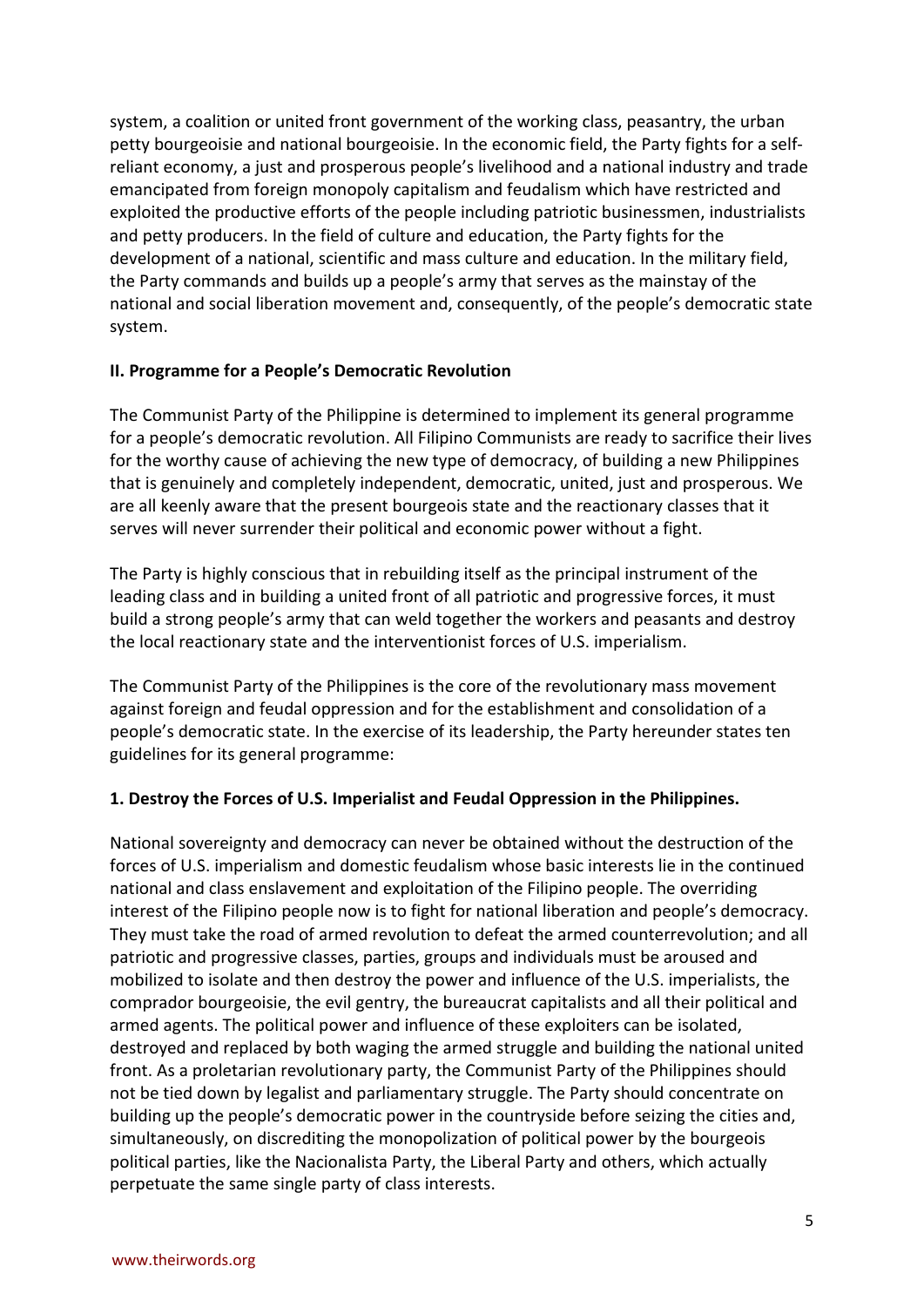## **2. Establish a People's Democratic State and a Coalition or United Front Government.**

The ultimate goal of the people's democratic revolution is the establishment of a people's democratic state and a coalition or united front government. The people's democratic state is under the leadership of the working class and it includes the participation of all democratic classes, i.e., the workers, peasants, petty bourgeoisie and the national bourgeoisie. Its government is a coalition or united front of all democratic classes. In the course of the protracted people's war, a national liberation front may be created to combine all available forces and elements to isolate and destroy the enemy and prepare for a democratic coalition government. In the meantime, while a nationwide coalition government cannot yet be established, the masses of workers and peasants under the proletarian revolutionary leadership can establish an armed independent regime in the countryside where they shall learn to govern themselves, defend and advance their independence and democratic gains and manage well their relations with all friends and sympathizers. The armed independent regime is the nucleus of the People's Democratic Republic of the Philippines.

## **3. Fight for National Unity and Democratic Rights.**

The firmest national unity founded mainly on the basis of the class interest of the workers and peasants must be created. On this popular basis, all patriotic and progressive classes, groups and individuals shall enjoy political and economic rights that U.S. imperialism and feudalism have deprived them of. Individual initiative and enterprise on the part of fishermen, handicraftsmen, intellectuals, the urban petty bourgeoisie and the national bourgeoisie shall be respected, encouraged and assisted. All efforts shall be exerted by the state, cooperative and private sectors to provide every citizen a decent livelihood. All democratic classes, groups and their members shall enjoy all such democratic rights as freedom of domicile, person, thought, belief, religion, speech and assembly in a democratic bill of rights. The interests and rights of overseas Filipinos shall be protected; they shall be allowed to have the amplest contact with their kith and kin in the Philippines or to return from the United States or elsewhere.

# **4. Follow the Principle of Democratic Centralism.**

The national government shall have central authority over the local government at various levels. The government, however, shall base its decisions on the needs and aspirations of the broad masses of the people and the lower levels of government. This is centralized leadership based on democracy guided by centralized leadership. At every level of the government (barrio, municipality, city or district, provincial, regional), there shall be elected representative bodies where decisions are taken democratically for every corresponding area. A lower representative body shall be subordinate to a higher representative body. Any part of the government shall be subordinate to the people's revolutionary congress which represents nationally the sovereign Filipino people. In all elections or voting on any question, the rule of the majority shall be followed.

#### **5. The People's Liberation Army**

There can be no people's democratic state without a people's army whose principal and most essential function is to defend and secure it. The people's army, composed mainly of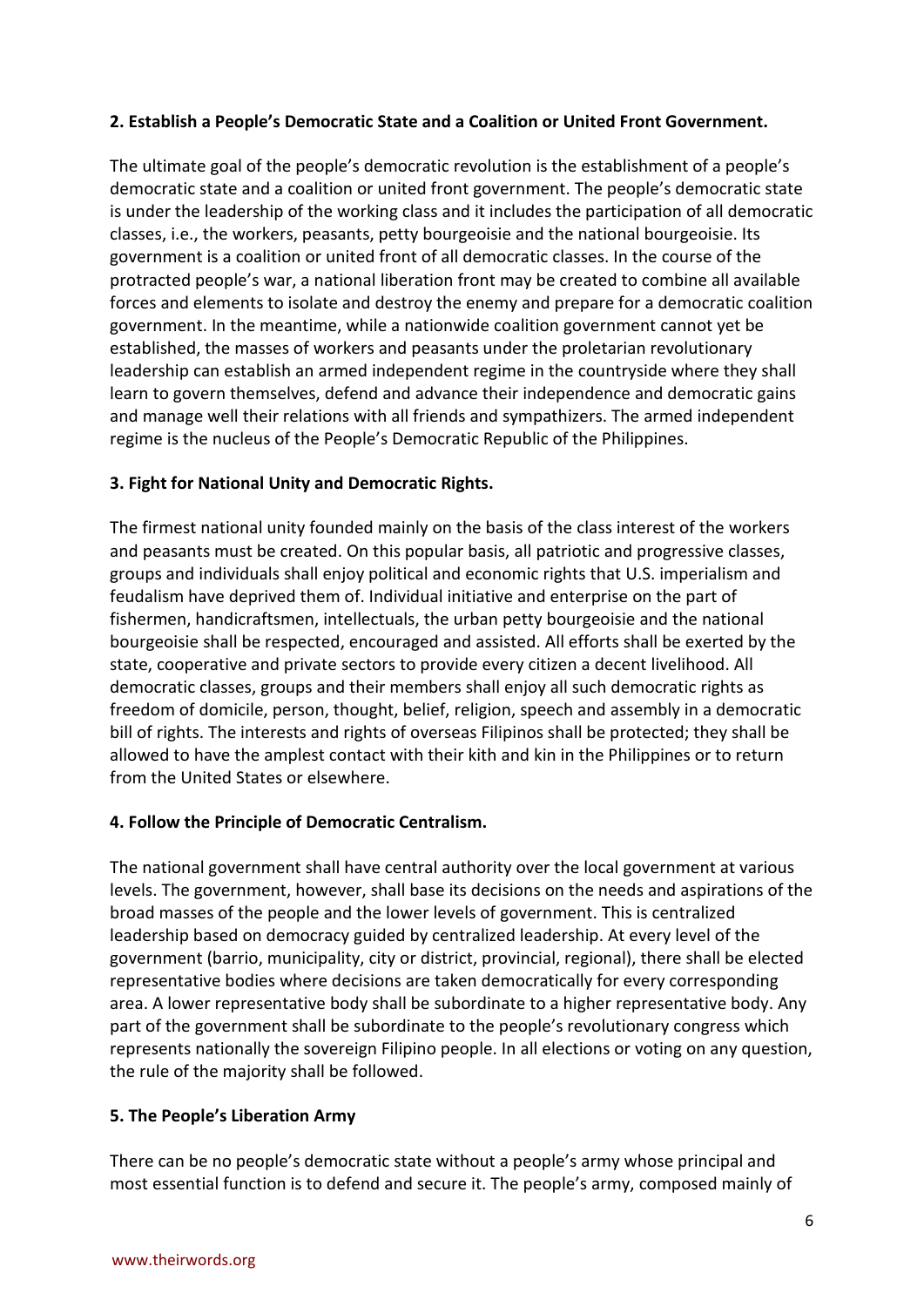fighters from the peasantry, must be under the leadership of the working class and the Communist Party of the Philippines. The most pressing task of the people's army now is to defeat and destroy the reactionary imperialist-created and imperialist-supported Armed Forces of the Philippines and all other kinds of armed power in the hands of the exploiting classes and the reactionary state at all levels. The people's democratic government can be established only with the triumphant advance of the people's army. The people's army shall be a fighting force, a propaganda force and a productive force closely linked with the masses of the people. It constantly strengthens itself ideologically, politically and organizationally with Mao Tsetung Thought. The armed strength of the people's army includes its regular mobile troops, the guerrilla units, and the militia and self-defense corps and armed city partisans. The Party should see to it that troops are well-provisioned and the welfare of the families of fighters are well taken care of.

#### **6. The Land Problem**

The main content of the people's democratic revolution is the struggle of the peasants for land. The people's democratic revolution must satisfy the basic demand of the poor peasants and farm workers for land. The agrarian revolution is the necessary requirement for the vigorous conduct of the armed struggle and the creation and consolidation of revolutionary base areas. Land shall be distributed free to the landless. Usury and all other feudal evils shall be wiped out. Plantations and estates already efficiently operated on a mechanized basis shall be converted into state farms where agricultural workers shall establish proletarian power and provide themselves with better working and living conditions. In the whole countryside, mutual aid teams and mutual labor exchange systems shall be created as the initial steps towards higher forms of agricultural cooperation. Through agricultural cooperation, production shall be raised and well-planned, the sale of produce shall be assured at the best price possible and welfare services guaranteed. The higher purchasing power of the peasantry shall enable the ceaseless expansion of industrial production. The basis of the national economy shall be agriculture because it fulfills the food and raw material requirement of expanding industrialization and because it is mainly the peasantry that absorbs the products of industrialization.

#### **7. The Problem of Industry**

Foreign monopoly capitalism and feudalism which have hindered the growth of national industry are firmly opposed by the people's democratic revolution. All efforts towards the growth of national industry as the leading factor of the economy shall be mustered by the people's democratic government. There shall be three sectors in the national economy: the state sector, the cooperative sector and the private sector. All major sources of raw materials and energy, all heavy and basic industries and all nationalized enterprises shall be run by the state sector. The private sector run by patriotic entrepreneurs and merchants shall be given assistance and support by the people's democratic government. All peasants, fishermen and handicraftsmen shall be encouraged to organize themselves into cooperatives so as to increase their productivity and assure themselves of a ready market. While building up the state and cooperative sectors of the economy as factors of proletarian leadership and socialism, the people's democratic government shall encourage and support all private initiative in industry so long as this does not monopolize or adversely affect the people's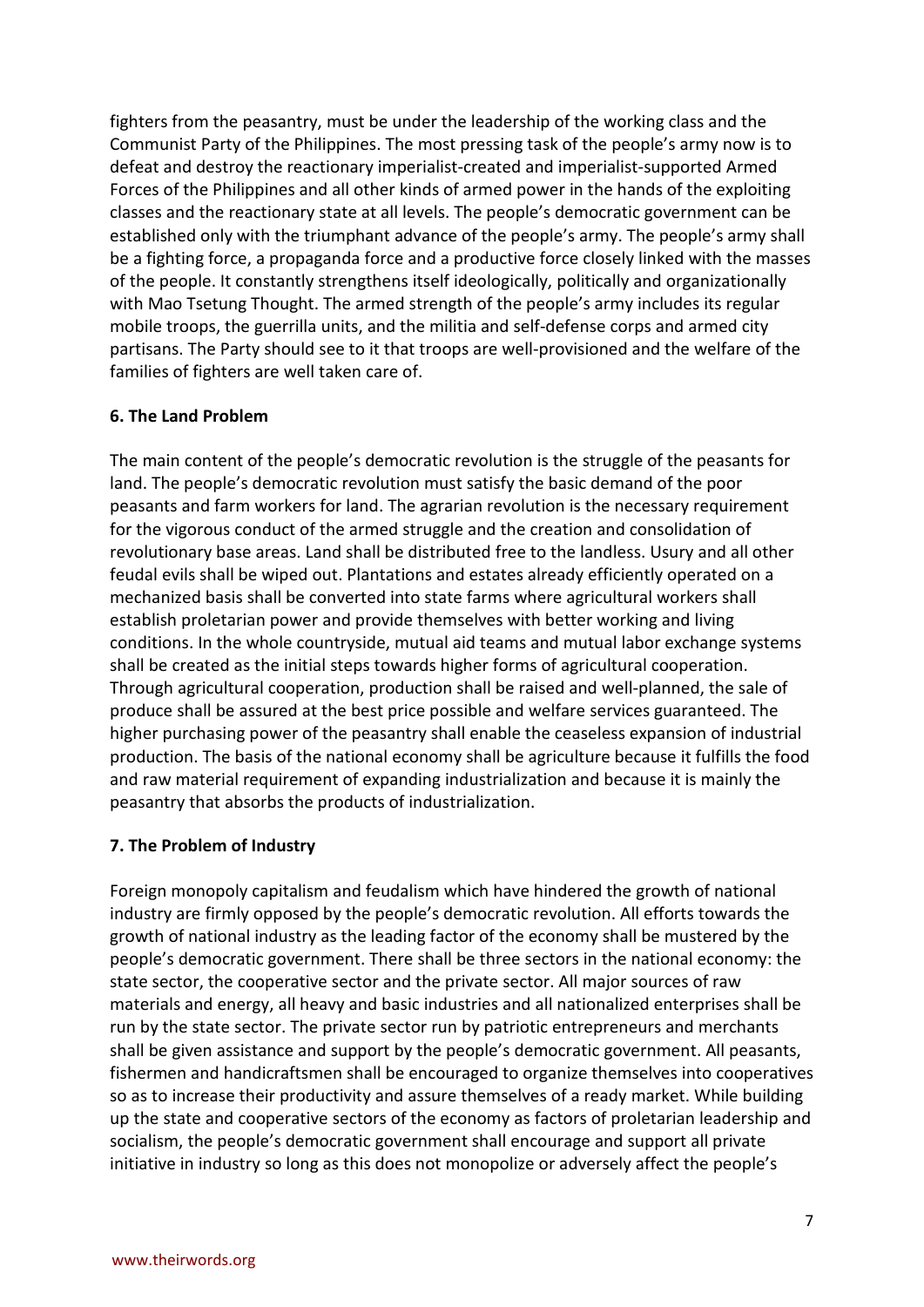livelihood. The people's democratic government shall exercise regulation of capital only to protect the people's livelihood and guarantee a people's democracy.

# **8. The Problem of Culture, Education and the Intellectuals**

A people's democratic cultural revolution is necessary to rid the nation of the stultifying dominance of imperialist and feudal culture and education. It must advance instead a national, scientific and mass culture truly serving the interests of the people. It shall see to it that the educational system and the mass media are securely in the hands of the people's democratic forces. Education at all levels shall be free, irrespective of class, religion, creed, sex or color. It shall promote the national language as the principal medium of communication in Philippine society. It shall give full encouragement and support to scientific experiment and technological progress. It shall see to it that the national language, art and literature shall be given revolutionary content and relate the revolutionary struggles of workers, peasants, soldiers and other participants of the revolution. Old forms as well as foreign forms of art and literature may be adopted so long as these can be given revolutionary content and suit the national aspirations of the people. The working class assumes leadership in the field of culture and education in line with its leading revolutionary role. But it welcomes wholehearted support of intellectuals for the revolution. All democratic intellectuals are given all the opportunity to serve the people and remould their own thinking. While freedom of thought and religion shall be accorded respect, proper safeguards shall be taken to keep this freedom from being systematically employed to resist the people's democratic revolution or hurt the people's interests. In the course of the protracted people's war, the Party shall transform backward villages into cultural bastions of the Philippine revolution. Illiteracy and superstition among the masses shall be wiped out and the scientific spirit of Marxism-Leninism-Mao Tsetung Thought shall prevail.

#### **9. The Problem of National Minorities**

National minorities in the Philippines have been abused and grossly neglected. U.S. imperialism, the local reactionary government and the Christian churches have too long regarded the national minorities as mere objects of bourgeois charity and Christian proselytization. The four-million people belonging to the national minorities, especially those of Mindanao and the mountain provinces, can be powerful participants in the revolutionary overthrow of U.S. imperialism and feudalism. The bourgeois government, reactionary scholars and Christian chauvinists talk loud about national integration but they stand in reality for the exploiting classes that are the main sources of abuse and oppression. The main concern of the national minorities is land; the abuses of landlords, loggers and landgrabbers; and exploitation in mines and plantations. A new type of leadership, a revolutionary one must be encouraged to rise among them so as to supplant the traditional leadership that has failed to protect them and has merely contributed to and participated in their exploitation. With regard to naturalized Filipinos and foreign nationals, the class approach must be firmly taken so as to do away with "Malay" racism and chauvinism. Residents or citizens of Chinese ancestry are very often the target of racist and chauvinist attacks launched by the U.S. imperialists, modern revisionists and other local reactionaries in line with their anti-China, anti-communist and anti-people policy. The Kuomintang comprador big bourgeoisie should be thoroughly exposed and attacked for its class position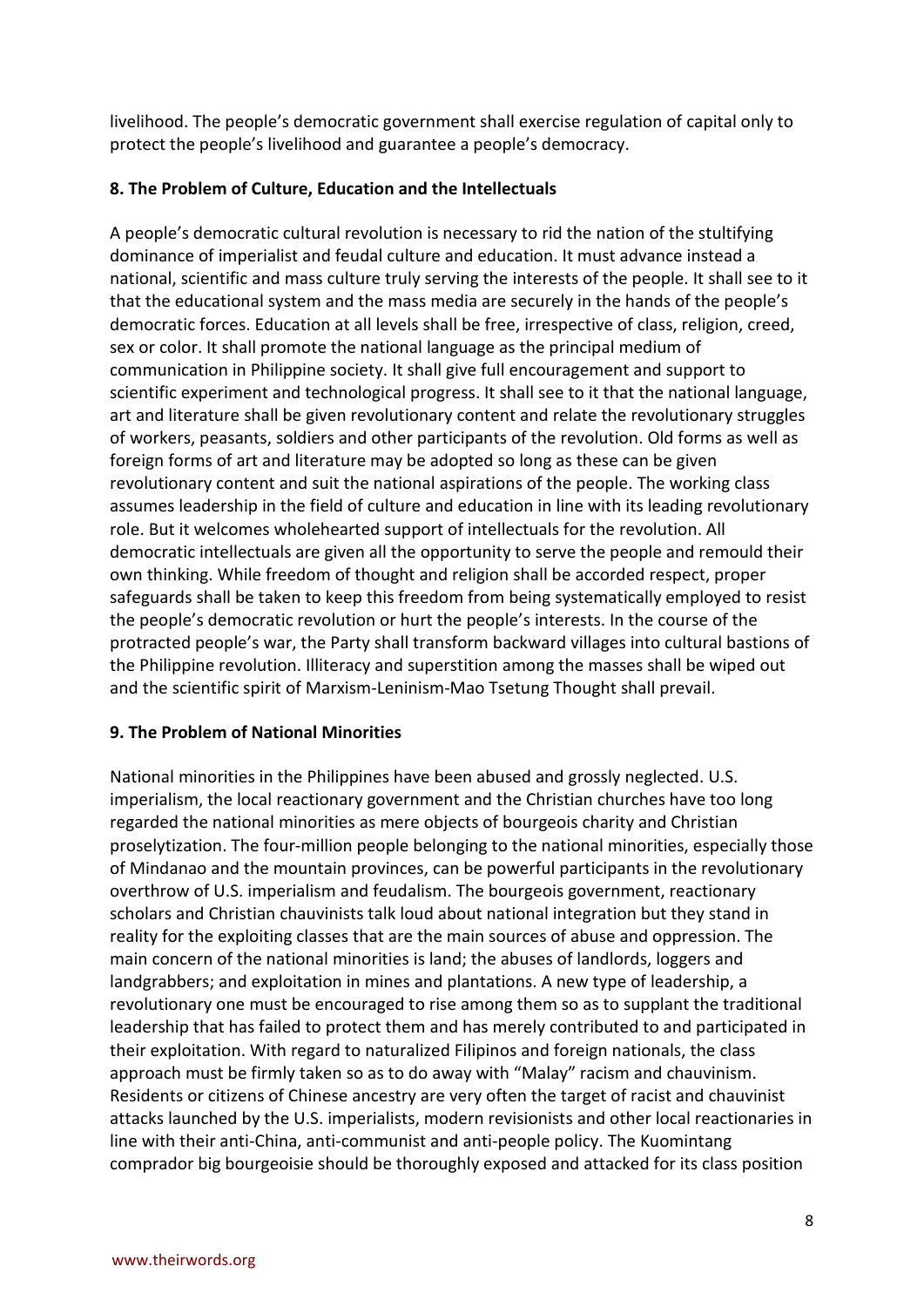and for the fact that it is an accomplice of U.S. imperialism, modern revisionism and all reaction.

# **10. The Problem of Foreign Policy**

The foreign policy of the Philippine bourgeois government is dictated by U.S. imperialism and the internal reactionary classes. The diplomatic relations and foreign trade of the Philippines is dictated upon by the United States, together with its reactionary allies like resurgent militarist Japan. Relations with the revisionist states have been initiated only because of the permission granted by the United States which recognizes modern revisionism as its chief accomplice in maintaining neo-colonialism throughout the world, including the Philippines. The imperialists and the modern revisionists are maintaining allround cooperation to save puppet states like the reactionary puppet state in the Philippines. The only true basis for an independent and active foreign policy is the overthrow of the internal power of U.S. imperialism and its local lackeys in the Philippines, and the abrogation of all treaties, executive agreements and statutes that define "special relations" with the U.S. government and its imperialist allies. The people's democratic government shall truly broaden its foreign policy by opening diplomatic and trade relations with its powerful neighbor and friend, the People's Republic of China, and all other countries willing to have relations in the spirit of mutual respect for national sovereignty and on the basis of equality and mutual benefit. The people's democratic government shall give moral and material support to the revolutionary movements of oppressed peoples abroad and shall maintain the firmest alliance with genuine socialist states like the People's Republic of China and the People's Republic of Albania. It shall be inspired by the principle of proletarian internationalism and guided by the policy of the international united front. It regards the People's Republic of China as an iron bastion of the world proletarian revolution and as a reliable friend of all oppressed peoples, including the Filipino people.

# **III. Our Specific Programme**

Our general programme will fundamentally remain unchanged during the entire stage of the people's democratic revolution. But from phase to phase during this general stage, our specific and immediate demands shall change.

Hereunder are our specific and immediate demands:

# **In the Political Field**

1. Attack, isolate and destroy the bourgeois reactionary state, the U.S. imperialists, the landlords and all local tyrants in our country until their doom;

2. Establish the armed independent regime and develop the people's ability in the conduct of the government in the course of armed struggle;

3. Purge our ranks of modern revisionists and all other opportunists who sabotage our revolutionary efforts and expose the bankruptcy of bourgeois legalism and parliamentarism;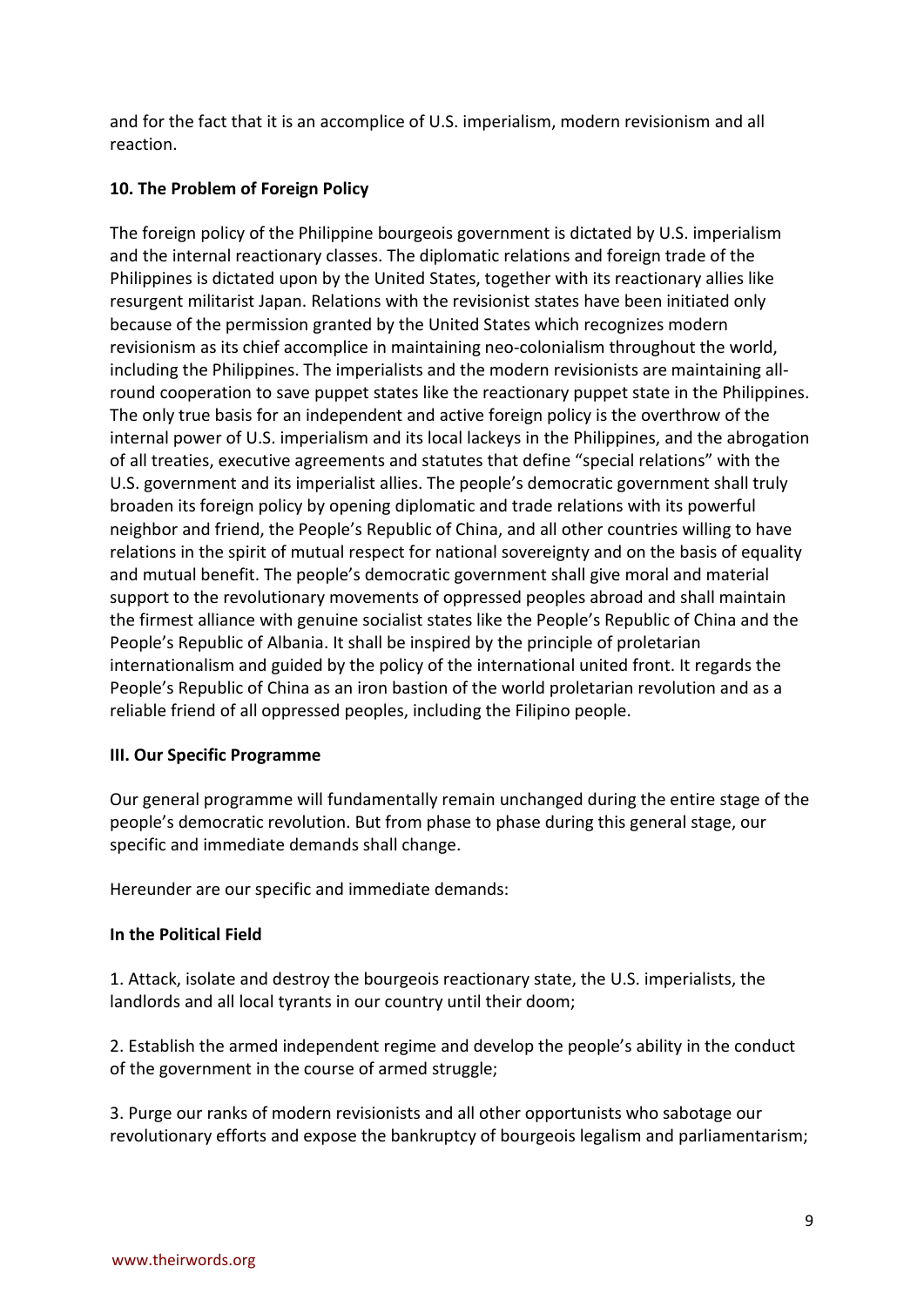4. Campaign for a people's democratic constitution and demand the revocation of the bourgeois constitution and all counterrevolutionary laws, executive agreements and treaties;

5. Expose the curtailment of the political rights of workers, peasants, intellectuals and patriotic citizens who fight against foreign and feudal oppression, and allow the free operation of or support every democratic party or mass organization;

6. Fight the rise of fascism and use of murder and all other forms of intimidation against the people and their revolutionary and democratic leaders and organizations;

7. Punish the evil gentry and corrupt government officials and subject them to public trial by the people's court whenever possible;

8. Replace or re-organize the barrio councils and promote the leadership of the poor peasants and farm workers through revolutionary barrio committees;

9. Cooperate with all organizations and groups that help build up the national united front and isolate the die-hard enemies of the people's democratic revolution; and

10. Assure low-ranking officials and rank-and-file employees in the reactionary government that they shall be reintegrated into the people's democratic government so long as they do not participate directly in the commission of public crimes and so long as they secretly cooperate with the revolutionary movement.

#### **In the Economic Field**

1. Render ineffective the Parity Amendment, the Laurel-Langley Agreement, the Economic and Technical Cooperation Agreement, the Agreement Relating to Entry Rights of American Traders and Investors, Agricultural Commodities Agreements and the Investment Incentives Law and all such legal instruments that bind our country economically to U.S. imperialism and all its local lackeys, and reject the old and new loan agreements made by the bourgeois reactionary government, including the "aid" agreements;

2. Encourage the people and the national bourgeoisie to build a self-reliant economy and at the same time confiscate foreign goods that depress or eliminate the local production of goods by patriotic Filipino citizens while urging the broad masses of the people to boycott imperialist businesses and consumer goods;

3. Outlaw bureaucrat capital and all property gained through corrupt and criminal means;

4. Help improve the livelihood of workers, peasants, farm workers, fishermen and handicraftsmen by exercising price control in base areas and providing work for the unemployed; and organize the peasants, fishermen and handicraftsmen into elementary cooperative units (mutual aid teams and labor exchange systems) and support every movement for the economic emancipation of the people;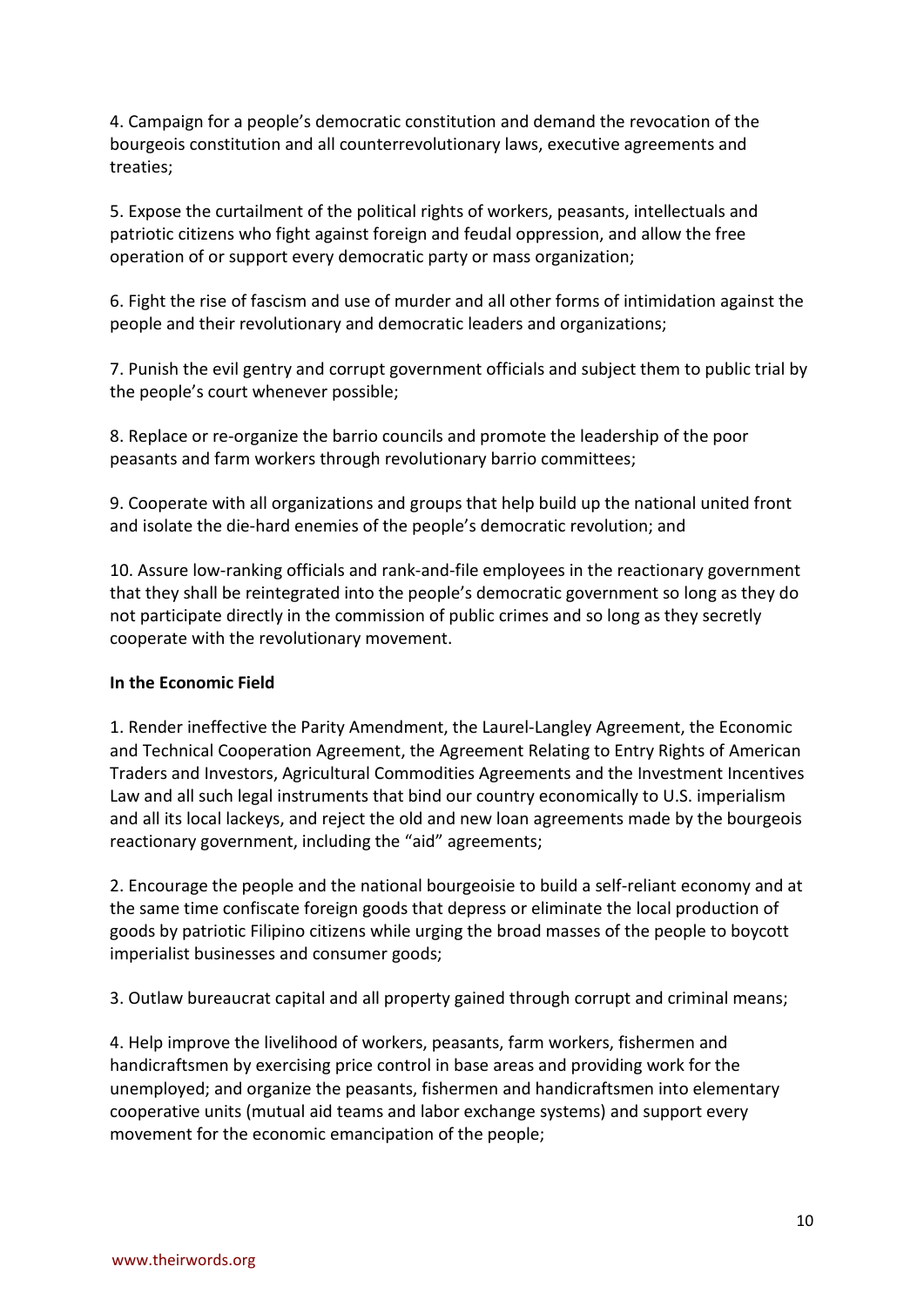5. Compel the reduction of rent and interest rates in guerrilla zones and abolish rent in the liberated areas, abolish exorbitant taxes and miscellaneous levies and establish a consolidated progressive tax, collecting a fair agricultural tax and also a fair business tax from the petty and the national bourgeoisie;

6. Help the workers in the factories, mines, plantations, transportation lines and offices to conduct strikes successfully;

7. Expose the deceptive and reactionary character of the Magna Carta of Labor, the Agricultural Land Reform Code and such other bourgeois measures pretending to support the economic and social struggle of the exploited masses;

8. Protect and encourage Filipino-owned commerce and industry by providing market guarantees, protection, credit and tax relief;

9. Support the national minorities in their fight against landlords, landlords, landgrabbers, mining companies, logging concessionaires and plantations; and

10. Safeguard the people's health and expand medical services.

# **In the Military Field**

1. Organize and train units of the people's army: armed propaganda teams, guerrilla units, regular mobile troops, militia and armed city partisans;

2. Campaign against the U.S. military bases and U.S. military assistance and all treaties (U.S.- R.P. Military Bases Treaty, Military Assistance Pact and Mutual Defense Treaty, the SEATO, etc. ) that bind the reactionary government and army to the U.S. imperialists, and also against the anti-democratic intent of "civic action," the "Peace Corps" and other counterinsurgency projects of the U.S. imperialists;

3. Destroy the military units of the reactionary government and of the U.S. imperialists and capture useful military equipment;

4. Punish the spies and all subversive agents (especially members of the C.I.A. and D.I.A.) of U.S. imperialism and their local reactionary cohorts;

5. Campaign against the drafting of youth, workers and peasants by the reactionaries for military camp training and service and also against the P.M.T., R.O.T.C. and Philippine Military Academy because of their reactionary orientation;

6. Eliminate cattle rustling and piracy, banditry and all other activities that prey on the poor; 7. Destroy the terror squads like the Home Defense Corps and the "Monkees", and disarm and disband the bodyguards of bureaucrat capitalists, civilian guards of landlords and strikebreakers;

8. Organize the oppressed national minorities to take up arms against imperialist and feudal oppression;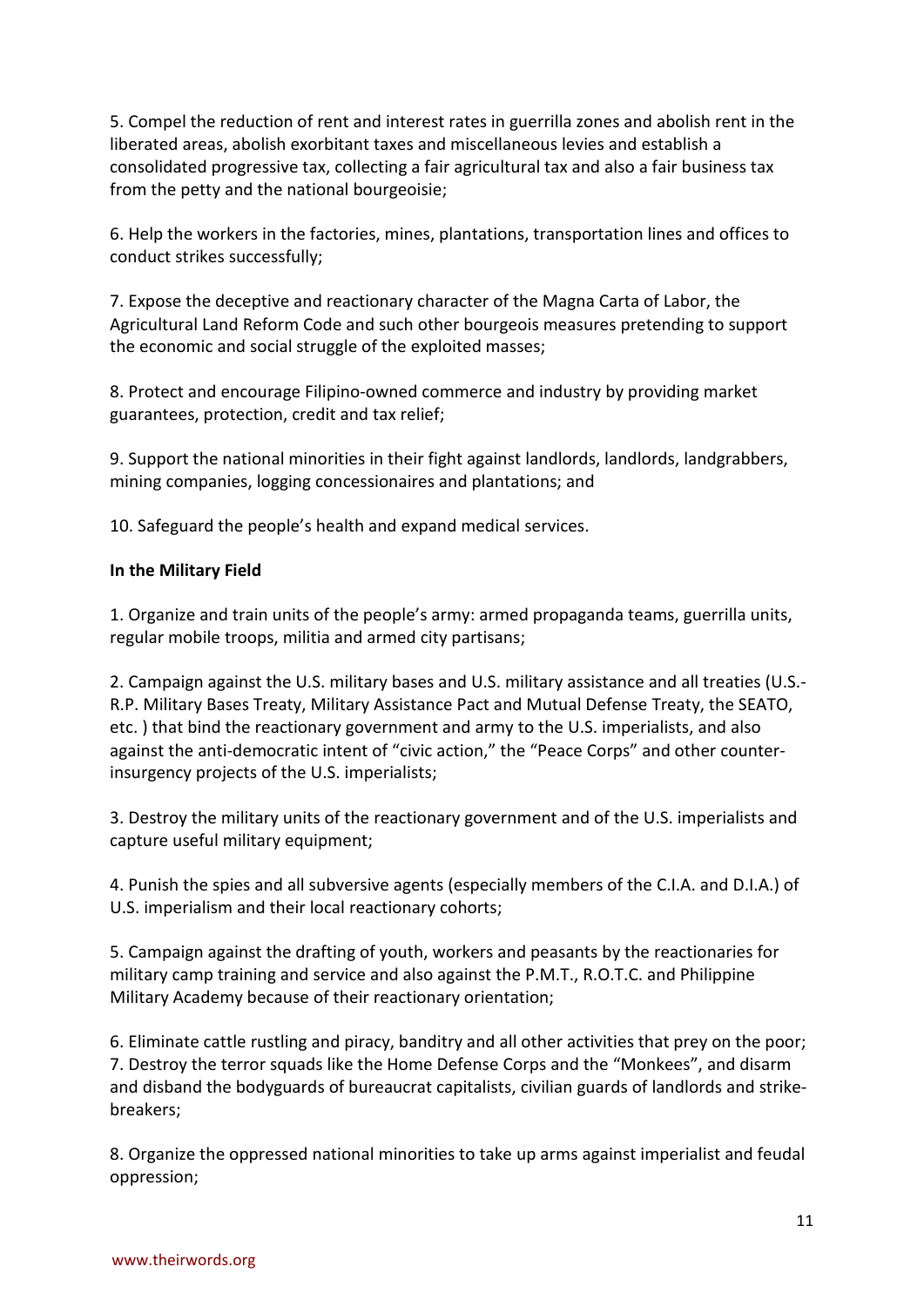9. Wage a war of annihilation but exercise leniency on captured combatants so as to demoralize the enemy; and

10. Cooperate will all other armed movements or groups fighting against imperialist and feudal oppression.

## **In the Cultural Field**

1. Develop a national, scientific and mass culture responsive to the needs and aspirations of the Filipino people;

2. Campaign against imperialist and feudal or Church control and influence over the educational system and mass media;

3. Propagate the national language as the principal medium of instruction and communication;

4. Develop a people's democratic culture and put revolutionary content in art and literature while combatting the decadent literature of "universal humanism", pessimism, escapism, class reconciliation and all other pernicious bourgeois trends;

5. Combat Christian chauvinism against the national minorities;

6. Support the progressive movements and actions among students, teachers and all intellectuals;

7. Guarantee the better livelihood of teachers and other staff members of educational institutions and guarantee academic freedom;

8. Respect the freedom of thought and religious belief and use patient persuasion in gathering support for the people's democratic revolution;

9. Denounce imperialist study and travel grants; and

10. Fight for free education at all levels and wipe out illiteracy and superstition among the masses and rouse them to a revolutionary and scientific spirit.

#### **In the Field of Foreign Policy**

1. Base Philippine foreign policy on the Filipino people's sovereignty and self-reliance, and cooperate with all friendly revolutionary people's governments and movements on the basis of mutual respect and mutual benefit;

2. Fight against all unjust treaties and agreements imposed by U.S. Imperialism;

3. Develop the firmest relations with the People's Republic of China, People's Republic of Albania and all revolutionary governments and peoples;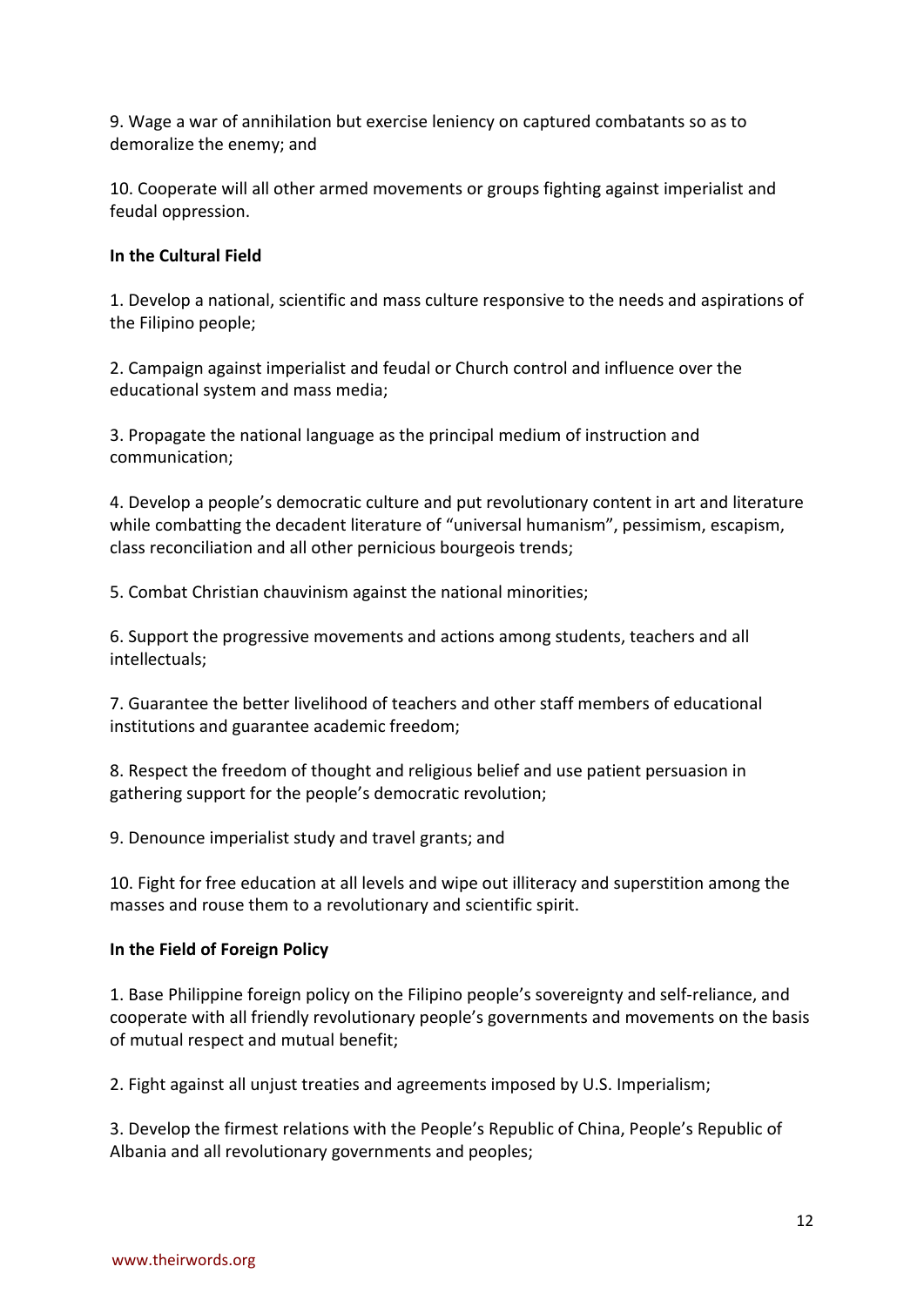4. Support the revolutionary struggles of all oppressed peoples in Asia, Africa and Latin America; and all neighboring oppressed peoples of Vietnam, Laos, Indonesia, Thailand, Kalimantan Utara, Malaya, Burma, Korea and others;

5. Expose the United Nations as a tool of U.S. imperialism and its revisionist renegade accomplices in the crime of neo-colonialism;

6. Oppose every treacherous maneuver of all revisionist states and parties in their collaboration with U.S. imperialism;

7. Resist the attempts of U.S. imperialism to make use of Japan and the revisionist renegade cliques led by the Soviet Union as tools in the exploitation of the Philippines;

8. Oppose such "regional" arrangements as the Asian Development Bank, Association of Southeast Asian Nations (ASEAN), Asian Pacific Council (ASPAC) and the like that reinforce the SEATO and other long standing instruments of U.S. imperialism in the region;

9. Campaign against the imperialist advisers and survey missions in the bourgeois reactionary government; and

10. Uphold the spirit of proletarian internationalism and the policy of the international united front.

## **IV. Conditions for Revolution Are Excellent**

The objective conditions for the implementation of our general and specific programmes are excellent. U.S. imperialism, modern revisionism and all reactionary forces are receiving crushing blows from the oppressed peoples of the world and are in a state of disintegration. This is indeed the era when imperialism is heading for total collapse and socialism is advancing to worldwide victory.

Increasingly, armed struggles in the countryside of the world, Asia, Africa and Latin America, are ever intensifying and expanding to tear apart and destroy the overextended power of U.S. imperialism and all its reactionary allies. In the close vicinity of the Philippines, the tide of people's war is ever rising under the powerful inspiration of Mao Tsetung Thought. The heroic peoples of Vietnam, Laos, Thailand, Indonesia, Burma, Malaya and others are fighting U.S. imperialism and feudalism. The Filipino people and the Communist Party of the Philippines are fortunate to be within the storm center of the world proletarian revolution.

Because of its losses in the Vietnam war, because of its expensive but futile aid to its puppet governments and because of its failure to further expand its foreign trade, U.S. imperialism is rocked in its very heartland by a serious crisis that is now agitating the American workers and youth, both Afro-American and White, who refuse to be carried away into imperialist wars of expansion and to be abused economically and politically at home. The deepening internal and external crisis of U.S. imperialism is clearly depriving the Filipino reactionaries of a significantly great amount of imperialist protection and support.